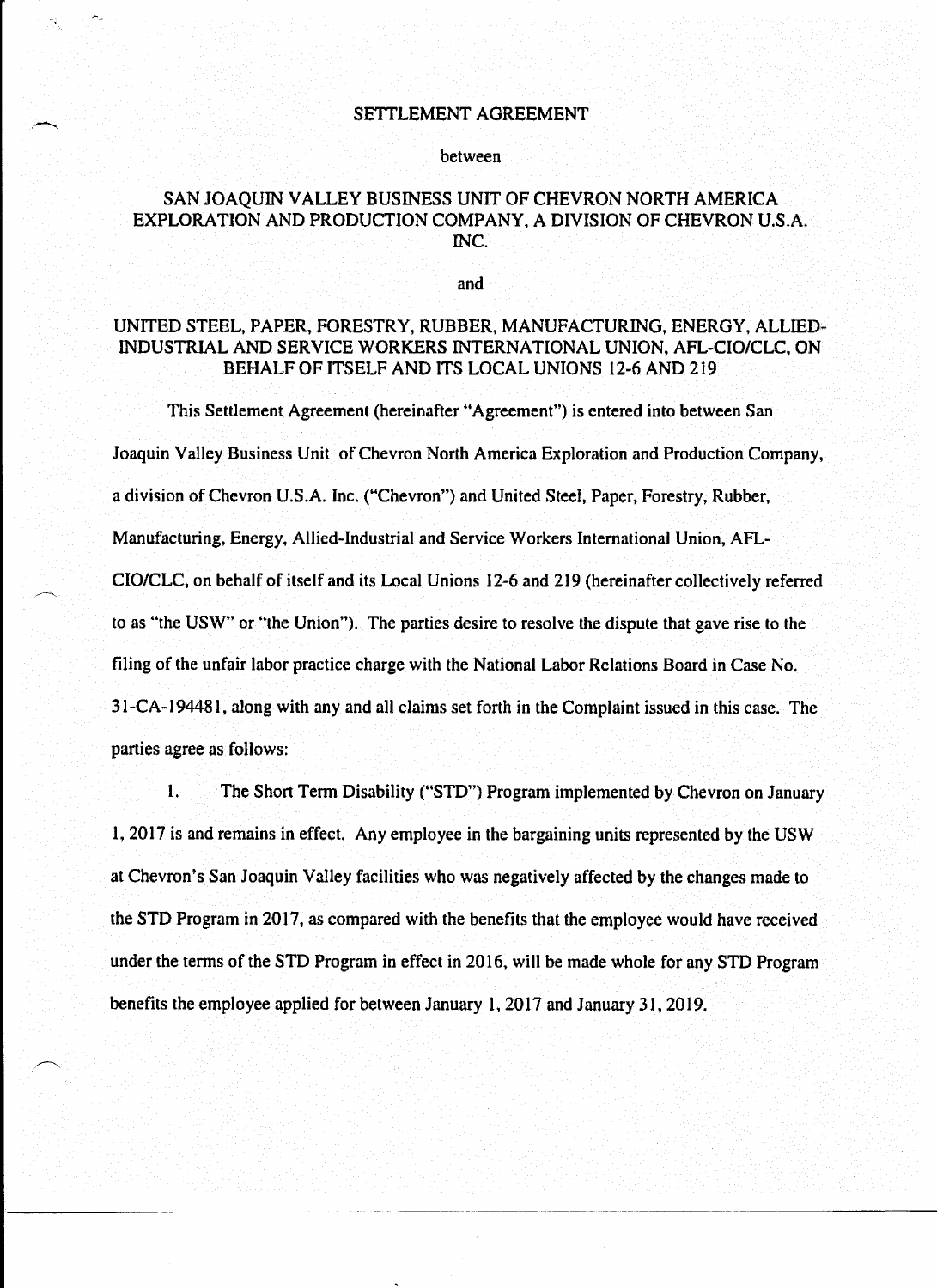2. Article XIII D of the Articles of Agreement between Chevron and the USW covering USW-represented employees working at Chevron's San Joaquin Valley facilities will be deleted effective with the date of this Agreement, and will be of no force or effect hereafter.

3. Article XIII A of the Articles of Agreement between Chevron and the USW covering USW-represented employees at Chevron's San Joaquin Valley facilities will be revised, effective with the date of this Agreement, as follows:

Employees covered by this Agreement will receive employee benefits in accordance with the provisions set forth in the published benefits plans of the Company. The Company agrees to inform the Union in advance of any revisions or amendments to its published benefits plans but reserves the right to amend said plans in accordance with the provisions thereof. There shall be no discrimination against any employee for any reason whatsoever in the administration of the benefits plans.

4. The USW will withdraw the charge filed in Case No. 31-CA-194481, and this

Agreement will become final and binding upon the National Labor Relations Board's approval of the withdrawal of the charge and the Complaint in Case No. 31-CA-194481. The USW agrees not to file, or cause to be filed, any and all grievances, claims, charges, complaints or causes of action related to issues underlying and which gave rise to the unfair labor practice allegations over the changes made to Chevron's 2017 benefit plans and which led to the filing of the charge in Case No. 31-CA-194481.

5. By entering into this Agreement, Chevron does not admit to any of the allegations set forth in the Complaint in Case No. 31-CA -194481 or that it violated the National Labor Relations Act with regard to the facts that gave rise to filing of the unfair labor practice charge or the issuance of the Complaint in Case No. 31-CA-194481.

2

-----~~---------~----- --------------